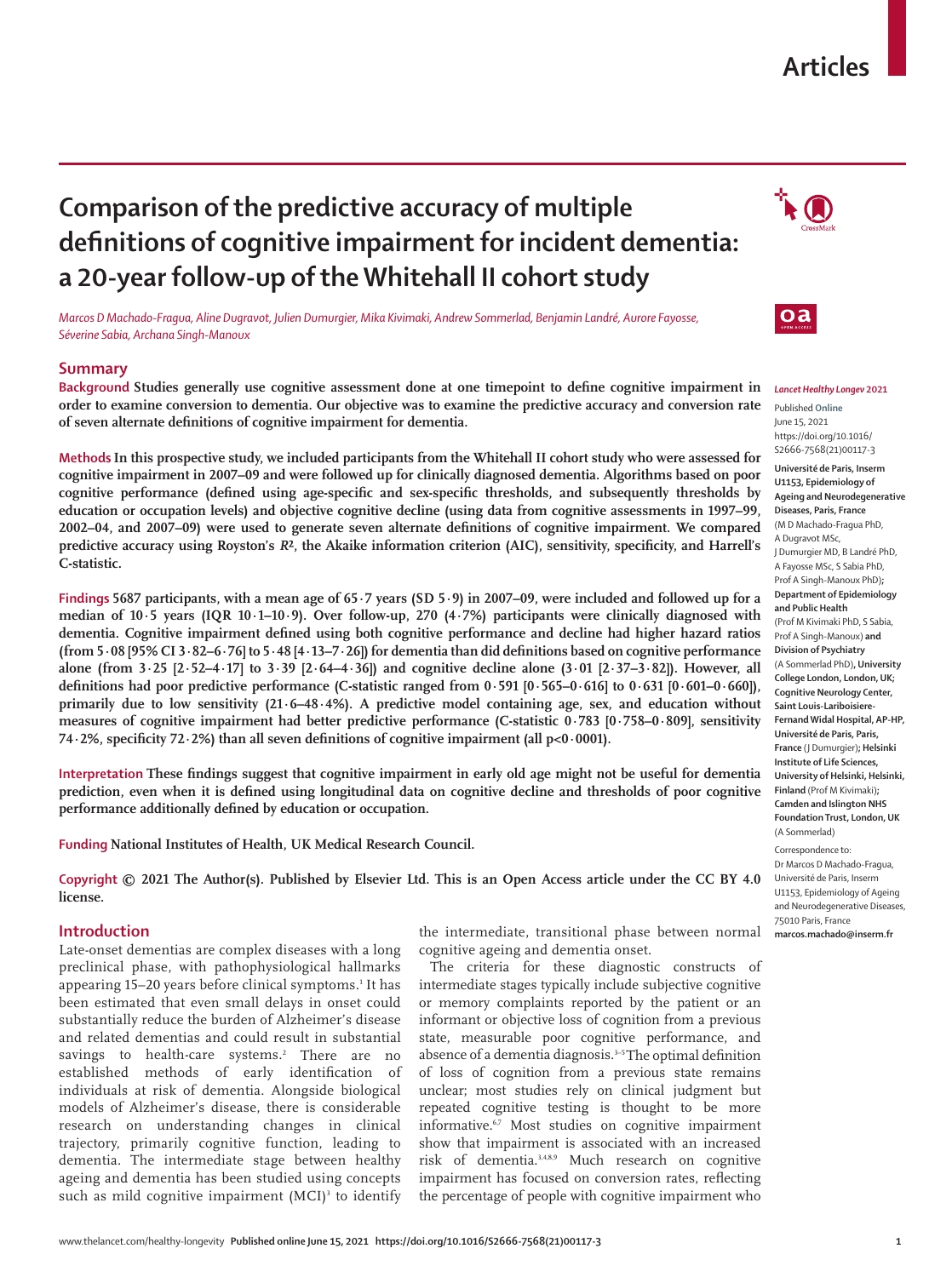#### **Research in context**

### **Evidence before this study**

We did a comprehensive search of studies on progression from cognitive impairment to dementia using PubMed, including all studies from database inception until Jan 20, 2021. We used the following search terms: "dementia", "cognitive impairment", "cognitive decline", "poor cognitive performance", "progression", and "prediction". Our search showed that most studies used a single cognitive assessment to ascertain cognitive impairment and then examined rate of conversion to dementia, often using a short follow-up. While this method suggests associations between cognitive impairment and dementia, it does not allow conclusions to be drawn on the validity of cognitive impairment in predicting dementia.

## **Added value of this study**

To our knowledge, this is the first study to use prediction statistics in addition to conversion rates to compare the validity

progress to dementia, rather than on assessments of the predictive accuracy of cognitive impairment for dementia, which might be more meaningful for assessment of the risk of dementia and more informative in clinical settings. In addition, most studies rely on poor cognitive performance at a single timepoint rather than cognitive decline in the assessment of cognitive impairment.

We therefore tested the hypothesis that inclusion of objective measures of cognitive decline, using serial assessments of cognitive function, in addition to a measure of poor cognitive performance at one timepoint improves predictive accuracy of cognitive impairment for dementia. Poor cognitive performance was defined using age-specific and sex-specific thresholds, and then using educational attainment and occupational position at age 50 years because age, sex, and socioeconomic factors are known to shape cognitive trajectories.10,11 The predictive accuracy of seven different cognitive impairment definitions was examined for the primary outcome of dementia and the secondary outcome of mortality.

See **Online** for appendix

## **Methods**

## **Study population**

Data are from the ongoing Whitehall II cohort study, which was established in 1985 among 10 308 British civil servants (6895 men and 3413 women) aged 35-55 years.<sup>12</sup> A cognitive test battery was introduced to the study in 1997–99 and repeated in 2002–04, 2007–09, 2012–13, and 2015–16. In addition to data collection within the study, data over the follow-up were available using linkage to electronic health records of the UK National Health Service (NHS) for all but ten of the 10308 participants recruited to the study. There were no exclusion criteria. Participants gave informed written consent at each contact and the latest ethical approval was from the NHS of seven alternate definitions of cognitive impairment for dementia prediction. The results show that demographic variables (age, sex, and education) on their own predicted dementia better than cognitive impairment, irrespective of inclusion of cognitive decline along with poor cognitive performance in the definition of cognitive impairment. These findings suggest that cognitive impairment might be necessary but not sufficient to predict dementia.

#### **Implications of all the available evidence**

The ageing of populations and the corresponding increase in dementia burden makes it urgent to identify individuals who could benefit from early interventions to delay or prevent dementia. Cognitive impairment is widely used to identify such individuals. Our results show cognitive impairment has poor predictive accuracy for dementia, implying that further research is required to identify individuals at risk of dementia.

London Harrow Research Ethics Committee (reference number 85/0938).

## **Measures**

The cognitive test battery was composed of tests of memory (assessed using a 20-word free recall test done in 2 min), language (using a measure of phonemic, in which participants were asked to produce as many words as they could starting with "s" in 1 min, and a measure of semantic fluency, in which participants named as many animals as they could in 1 min), executive function (using the 10-min Alice Heim 4-I test,<sup>13</sup> which includes a set of 65 verbal and mathematical reasoning items of increasing difficulty), and the Mini Mental State Examination (MMSE).<sup>14</sup>

Poor cognitive performance in 2007–09 was defined as an MMSE score of less than 24,<sup>15</sup> or scores on other cognitive tests (memory, language, or executive function) 1 $\cdot$  5 SD below the mean,<sup>16</sup> calculated from the distribution of each cognitive test score within the study population using the following steps (syntax provided in appendix p 2): (1) standardise measures of memory, language, and executive function; (2) regress each cognitive test score for every individual using age (at date of clinical assessment in 2007–09) and sex; (3) extract residuals (observed–predicted test score); (4) calculate the root-mean-squared error; (5) standardise the residuals using the root-mean-squared error; and (6) apply the 1·5-SD threshold to the standardised residuals.

The procedure described above was repeated by adding education (three-level variable categorised as university or higher degree, higher secondary school [ie, A levels], or lower secondary school [ie, O levels] or less) and then occupation (three-level variable categorised as high, intermediate, or low, using the British Civil Service grade of employment at age 50 years) to the regression model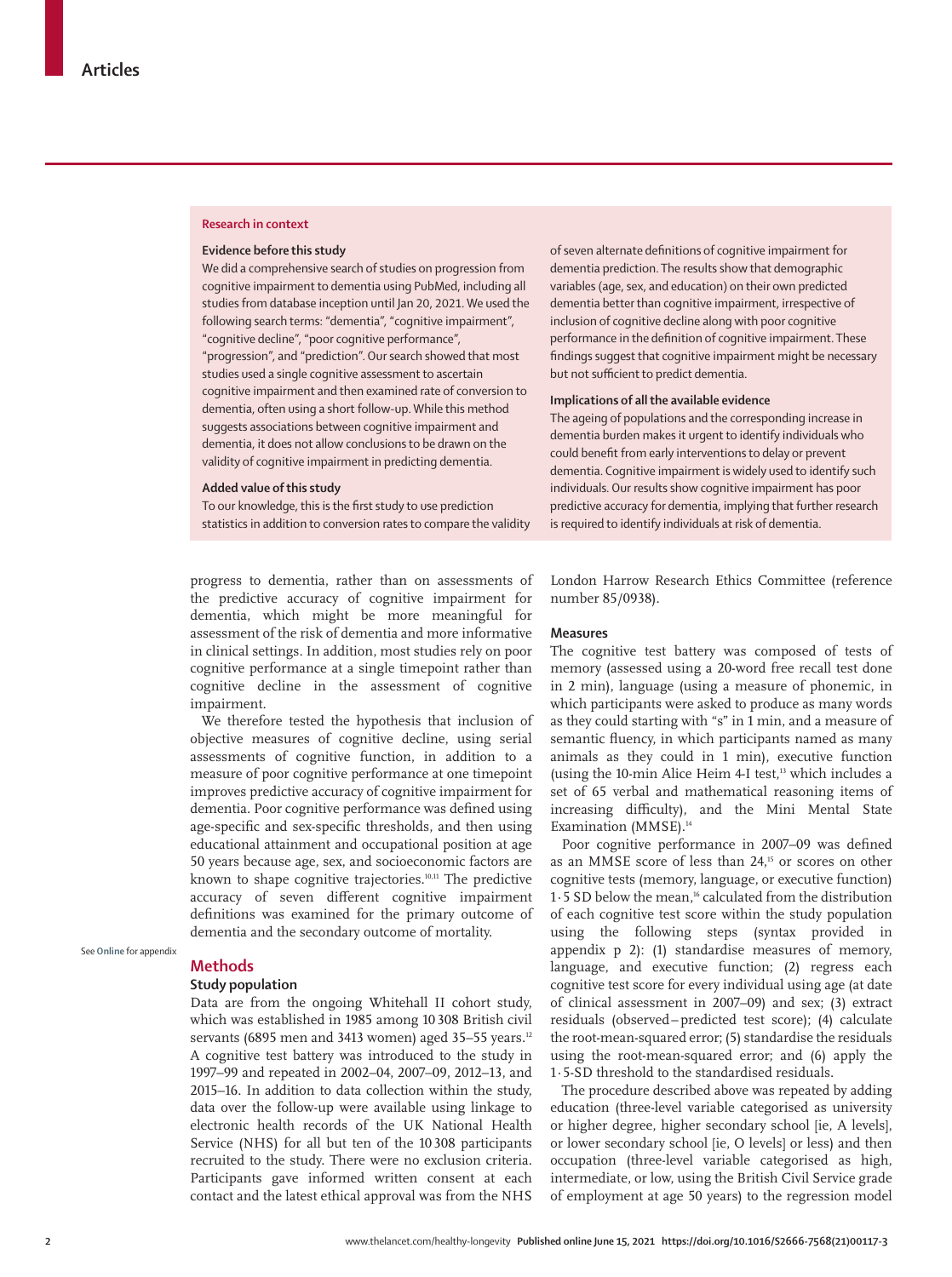to establish the various thresholds for poor cognitive performance.

Cognitive decline was defined using slopes of change in cognitive test scores with data from 1997–99, 2002–04, and 2007–09, in participants with two or more waves of data. Cognitive decline was defined as being in the lowest tenth percentile of the slope of change for at least one cognitive domain or below the 20th percentile for more than one domain.<sup>16</sup>

Seven definitions of cognitive impairment were determined using the following criteria: (1) age-specific and sex-specific threshold for poor cognitive performance; (2) cognitive decline; (3) age-specific and sex-specific threshold for poor cognitive performance plus cognitive decline; (4) age-specific, sex-specific, and educationspecific threshold for poor cognitive performance; (5) agespecific, sex-specific, and education-specific threshold for poor cognitive performance plus cognitive decline; (6) age-specific, sex-specific, and occupation-specific threshold for poor cognitive performance; and (7) agespecific, sex-specific, and occupation-specific threshold for poor cognitive performance plus cognitive decline.

## **Outcomes**

For our primary outcome of dementia, dementia ascertainment was undertaken using linkage to Hospital Episode Statistics (HES), the Mental Health Services Data Set, and the British national mortality register using the International Classification of Diseases, Tenth Revision codes F00–F03, F05·1, G30, and G31. Record linkage for dementia was available until March 31, 2019. The HES contains clinical diagnoses from inpatient, outpatient, and emergency departments and has a sensitivity of 78·0% and specificity of 92·0%.17 The Mental Health Services Data Set contains dementia diagnoses from inpatient, outpatient, and community mental health services, including memory services. The British national mortality register collects information about cause-specific mortality. Date of dementia was set at the first record of dementia diagnosis in any of these three databases.

For our secondary outcome of mortality, the personal NHS identification number was used to identify participants who died during follow-up. Mortality data were collected until Sept 31, 2019, from the British national mortality register.

# **Statistical analysis**

Participants' characteristics in 2007–09 were examined as a function of concurrent cognitive impairment status as well as dementia status at the end of follow-up. Differences in sociodemographic variables and cognitive impairment status were assessed using the  $\chi^2$  test and Student's *t* test, as appropriate. Cohen's κ coefficients were used to describe the agreement between the seven definitions of cognitive impairment.

We calculated the dementia rate per 1000 person-years for each cognitive impairment definition. Cox proportional hazard regression analysis was used to estimate the hazard ratio (HR) for the association between cognitive impairment and incidence of dementia for all seven definitions. The start of follow-up was the date of each participant's 2007–09 clinical examination and participants were censored at date of record of dementia, death, or March 31, 2019, whichever came first. We accounted for competing risk of death using cause-specific hazard models by censoring at date of death for participants who died during follow-up.<sup>18</sup> The predictive accuracy of the seven cognitive impairment definitions were assessed using Royston's modified *R*² for survival data, 19 the Akaike information criterion (AIC), sensitivity and specificity using survival models, and Harrell's C-statistic for survival models. *R*², with 95% CIs calculated using 2000 bootstrap replications, was used to measure the overall performance, with higher values indicating greater explained variation. AIC is a measure of the relative goodness of fit of a statistical model, where lower values indicate better model fit. Differences in the AIC of 10 or more between definitions were considered to be meaningful. Sensitivity and specificity were included as measures of classification accuracy. Harrell's C-statistic was calculated with 95% CIs to evaluate discrimination,<sup>20</sup> and was compared between the seven definitions using a non-parametric approach with definition 1 (age and sex threshold for poor cognitive performance) as the reference. In these analyses, we also compared Harrell's C-statistic obtained for the seven cognitive impairment definitions with that obtained using only age, sex, and education to predict dementia.

The analyses described above were repeated using mortality as the outcome. The start of follow-up in these analyses was also the date of each participant's 2007–09 clinical examination, and participants were censored at date of death or Sept 31, 2019, whichever came first.

We did six sensitivity analyses to assess the robustness of our results. First, we used a three-category variable (no cognitive impairment, only poor cognitive performance, or poor cognitive performance and cognitive decline) to assess the importance of cognitive decline in cognitive impairment when both poor cognitive performance and cognitive decline are included in the definition (definitions 3, 5, and 7), using age, sex, and then education and occupation thresholds as described in the main analyses. Second, to address the effect of selection biases due to missing data, we repeated the main analysis using inverse probability weighting to reflect the study population at the start of the cohort study (ie, the year 1985). Of 9362 participants who were alive in 2007–09 (start of follow-up in these analyses) and did not have a dementia diagnosis, we first calculated the probability of being included in the present study using data from the start of the cohort study on sociodemographic factors, health behaviours, cardiometabolic risk factors, and mental health and data on chronic conditions over the follow-up period (1985–2019). The inverse of these probabilities was used to weight the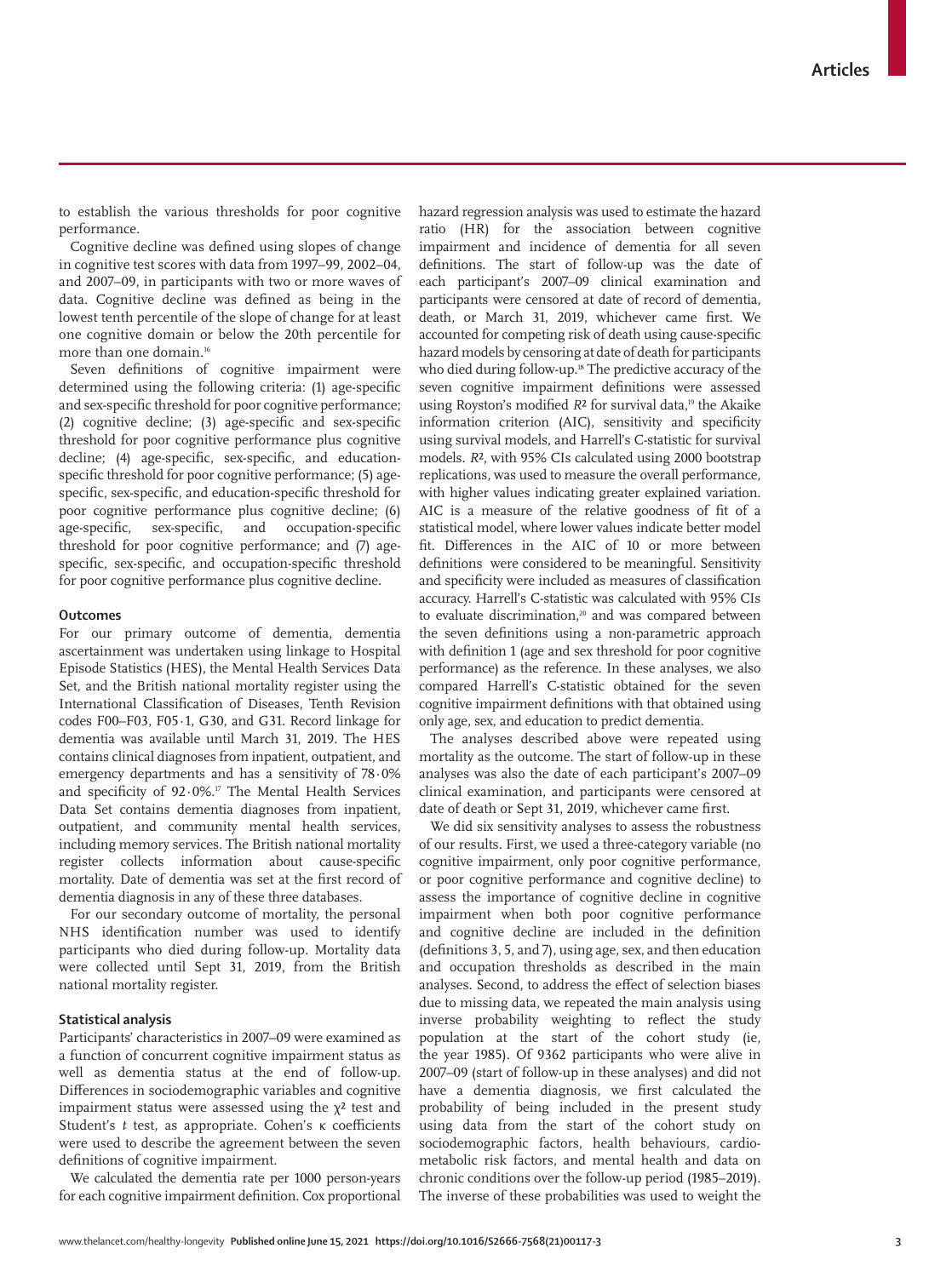analyses of the association between cognitive impairment and dementia. Third, we changed the thresholds used to define poor cognitive performance (using 1 SD and 1·96 SD instead of 1·5 SD) to assess whether the observed association between cognitive impairment and dementia varied as a function of the threshold used to define cognitive impairment. Fourth, we restricted analyses to participants aged 65 years or older at their 2007–09 cognitive impairment assessment to examine whether the predictive accuracy of cognitive impairment for incident dementia was different in the older age group. Fifth, to account for reversion from cognitive impairment to normal cognitive status between 1997 and 2009, we used a three-category variable (no cognitive impairment, no cognitive impairment but previous poor cognitive performance, or current cognitive impairment) to assess the association between reversion and the risk of dementia. Reversion was defined as cases in which a participant was classified as having no cognitive impairment after being identified as cognitively impaired in any previous examination. Finally, we added established risk factors for dementia<sup>21</sup>-namely, age, sex, and education—to the prediction model to assess improvement in the predictive accuracy of cognitive impairment definitions for dementia. The optimal cutoff point for sensitivity and specificity was established by maximising the Youden index (calculated as sensitivity + specificity  $-1$ ).<sup>22</sup>

All analyses were done with Stata version 15.0. Two-sided p<0·05 was considered statistically significant in all analyses.

# **Role of the funding source**

The funders had no role in the study design, data collection, data analysis, data interpretation, or writing of the report.



## **Results**

Of the 10308 participants in the Whitehall II cohort study, 954 (9·3%) died and 2593 (25·2%) were lost to follow-up between 1985 and 2007, before the assessment of cognitive impairment (2007–09). We also excluded 1064 (10·3%) participants with missing cognitive data and ten  $(0.1\%)$ prevalent cases of dementia at baseline (2007–09), leading to 5687 participants included in the analysis (figure). The average age of participants at cognitive impairment assessment was  $65.7$  years (SD  $5.9$ ), and  $1552$  (27 $.3\%$ ) were women (table 1). Compared with all participants, those who were identified as having cognitive impairment were generally older, had lower education and occupational attainment, and had lower cognitive test scores and greater 10-year decline in all cognitive domains.

Over a median follow-up of  $10.5$  years (IQR  $10.1-10.9$ ), 270 (4·7%) participants were diagnosed with dementia and 649 (11·4%) died. At baseline clinical assessments (2007–09), participants who were subsequently diagnosed with dementia were older, had lower educational level and occupational attainment, and had higher prevalence of cognitive impairment (table 2). In addition, the cumulative conversion ranged from 9% to 18% for the seven definitions of cognitive impairment.

The agreement between the seven definitions of cognitive impairment showed that the definition based only on cognitive decline (definition 2) had poor agreement with definitions based only on cognitive performance (definition 1: κ=0·13; definition 4: κ=0·14; and definition 6: κ=0·15; appendix p 3). Definitions based on cognitive performance alone (definitions 1, 4, and 6) had considerable agreement with each other, with κ ranging from 0·69 to 0·79. Similarly, definitions based on both cognitive performance and cognitive decline (definitions 3, 5, and 7) had high agreement, with κ ranging from  $0.78$  to  $0.86$ .

The rate of dementia per 1000 person-years was higher in participants with cognitive impairment than in those without cognitive impairment (table 3). These differences were larger when cognitive impairment was defined using both cognitive performance and cognitive decline (definitions 3, 5, and 7) than when using only cognitive performance (definitions 1, 4, and 6) or only cognitive decline (definition 2; table 3). This pattern of results was reflected in results from Cox regression, with the highest HR for participants with cognitive impairment for definition 5 (age, sex, and education threshold for poor cognitive performance plus cognitive decline) and lowest for definition 2 (cognitive decline only; table 3).

Definition 5 also had the highest explained variance and the best model fit (table 3). The cognitive impairment definitions that include both poor cognitive performance and cognitive decline had better goodness of fit in terms of *R*² and AIC, with more than a 10-point decline in AIC for definitions 3, 5, and 7, compared with definition 1 (age and sex threshold for cognitive performance; *Figure:* **Flow chart of sample selection** table 3). The C-statistic for definition 1 was modest, and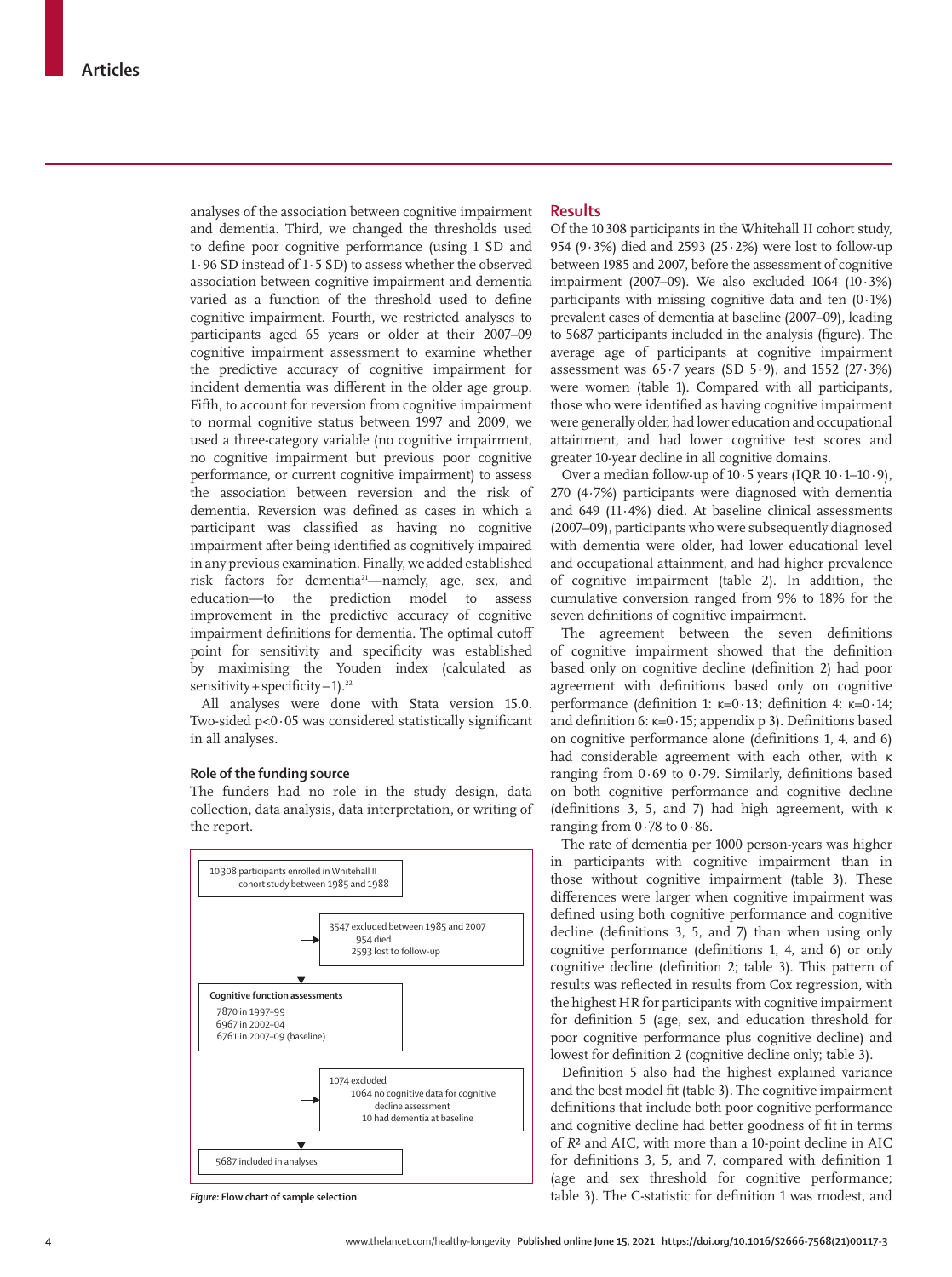|                                 | All participants<br>$(n=5687)$ | Participants with cognitive impairment |                            |                           |                           |                           |                           |                           |  |
|---------------------------------|--------------------------------|----------------------------------------|----------------------------|---------------------------|---------------------------|---------------------------|---------------------------|---------------------------|--|
|                                 |                                | Definition 1<br>$(n=821)$              | Definition 2<br>$(n=1485)$ | Definition 3<br>$(n=338)$ | Definition 4<br>$(n=837)$ | Definition 5<br>$(n=347)$ | Definition 6<br>$(n=826)$ | Definition 7<br>$(n=354)$ |  |
| Demographics                    |                                |                                        |                            |                           |                           |                           |                           |                           |  |
| Age, years                      | 65.7(5.9)                      | 65.8(5.9)                              | 67.0(6.0)                  | 67.2(6.0)                 | 66.0(6.0)                 | 67.2(6.1)                 | 65.8(6.1)                 | 67.2(6.1)                 |  |
| Sex                             |                                |                                        |                            |                           |                           |                           |                           |                           |  |
| Female                          | 1552 (27.3%)                   | 264 (32.2%)                            | 454 (30.6%)                | 113(33.4%)                | 253 (30.2%)               | 108 (31.1%)               | 241 (29.2%)               | 109 (30.8%)               |  |
| Male                            | 4135 (72.7%)                   | 557 (67.8%)                            | 1031 (69.4%)               | 225 (66.6%)               | 584 (69.8%)               | 239 (68.9%)               | 585 (70.8%)               | 245 (69.2%)               |  |
| Education                       |                                |                                        |                            |                           |                           |                           |                           |                           |  |
| Lower secondary school or less  | 2374 (41.7%)                   | 487 (59.3%)                            | 649 (43.7%)                | 191 (56.5%)               | 347 (41.5%)               | 150 (43.2%)               | 400 (48.4%)               | 171 (48.3%)               |  |
| Higher secondary school         | 1556 (27.4%)                   | 190 (23.1%)                            | 394 (26.5%)                | 85 (25.2%)                | 222 (26.5%)               | 96 (27.7%)                | 205 (24.8%)               | 86 (24.3%)                |  |
| University degree or higher     | 1757 (30.9%)                   | 144 (17.6%)                            | 442 (29.8%)                | 62 (18.3%)                | 268 (32.0%)               | 101(29.1%)                | 221 (26.8%)               | 97(27.4%)                 |  |
| Occupation                      |                                |                                        |                            |                           |                           |                           |                           |                           |  |
| Low                             | 609 (10.7%)                    | 248 (30.2%)                            | 190 (12.8%)                | 98 (29.0%)                | 226 (27.0%)               | 86 (24.8%)                | 119 (14.4%)               | 56(15.8%)                 |  |
| Intermediate                    | 2530 (44.5%)                   | 425 (51.8%)                            | 619 (41.7%)                | 154 (45.6%)               | 401 (47.9%)               | 151 (43.5%)               | 356 (43.1%)               | 141 (39.8%)               |  |
| High                            | 2548 (44.8)                    | 148 (18.0%)                            | 676 (45.5%)                | 86(25.4%)                 | 210 (25.1%)               | 110 (31.7%)               | 351 (42.5%)               | 157 (44.4%)               |  |
| <b>Cognitive scores</b>         |                                |                                        |                            |                           |                           |                           |                           |                           |  |
| Scores at baseline (2007-09)    |                                |                                        |                            |                           |                           |                           |                           |                           |  |
| Memory (range 0-20)             | 6.21(2.21)                     | 4.32(2.21)                             | 5.51(2.19)                 | 3.86(2.22)                | 4.38(2.29)                | 3.98(2.35)                | 4.48(2.25)                | 4.05(2.30)                |  |
| Language (range 0-35)           | 15.34(3.46)                    | 11.64(3.44)                            | 14.56 (3.63)               | 11.56(3.97)               | 11.78(3.48)               | 11.63(3.96)               | 12.03(3.51)               | 11.83(3.85)               |  |
| Executive function (range 0-65) | 43.92 (10.82)                  | 30.38 (11.34)                          | 41.31(11.27)               | 31.05(11.78)              | 31.35(11.74)              | 32.14(12.04)              | 33.06 (11.84)             | 33.30 (11.86)             |  |
| Proportion with MMSE <24 (n=45) | 0.8%                           | 5.5%                                   | 3.0%                       | 13.3%                     | 5.4%                      | 13.0%                     | 5.5%                      | 12.7%                     |  |
| 10-year change                  |                                |                                        |                            |                           |                           |                           |                           |                           |  |
| Memory                          | $-0.32(1.15)$                  | $-0.56(1.39)$                          | $-1.05(1.46)$              | $-1.23(1.58)$             | $-0.56(1.39)$             | $-1.22(1.59)$             | $-0.62(1.35)$             | $-1.27(1.50)$             |  |
| Language                        | $-0.37(0.79)$                  | $-0.49(1.01)$                          | $-0.87(1.02)$              | $-0.92(1.27)$             | $-0.51(1.01)$             | $-0.94(1.26)$             | $-0.54(1.02)$             | $-0.97(1.25)$             |  |
| <b>Executive function</b>       | $-0.27(0.60)$                  | $-0.45(0.69)$                          | $-0.60(0.79)$              | $-0.78(0.84)$             | $-0.45(0.69)$             | $-0.75(0.85)$             | $-0.48(0.70)$             | $-0.79(0.85)$             |  |

Data are mean (SD), n (%), or %. The definitions of cognitive impairment are as follows: (1) age and sex threshold for poor cognitive performance; (2) cognitive decline; (3) age and sex threshold for poor cognitive performance plus cognitive decline; (4) age, sex, and education threshold for poor cognitive performance; (5) age, sex, and education threshold for poor cognitive performance plus cognitive decline; (6) age, sex, and occupation threshold for poor cognitive performance; and (7) age, sex, and occupation threshold for poor cognitive performance plus cognitive decline. MMSE=Mini Mental State Examination.

*Table 1:* **Characteristics of participants by cognitive impairment definition**

C-statistics for the other definitions of cognitive impairment did not significantly differ from the C-statistic for definition 1 (all  $p>0.05$ ), suggesting similar discrimination across definitions (table 3). Sensitivity of the definitions ranged from 21·6% to 48·4% and specificity from 75·1% to 94·9%, with definitions that included both cognitive performance and decline (definitions 3, 5, and 7) showing lower sensitivity but greater specificity (table 3). The prediction model including only demographic variables (age, sex, and education) had a significantly higher C-statistic than any of the seven cognitive impairment measures (table 3).

Significant associations with mortality were observed for all seven cognitive impairment definitions (table 4). The *R*² for mortality for all seven definitions were lower than the *R*² observed for dementia (tables 3, 4). Cognitive impairment defined using only cognitive decline (definition 2) had the best overall fit (*R*² and AIC) and the best discrimination (C-statistic), significantly better than definition 1 (table 4).

Sensitivity analyses showed systematically stronger associations with dementia when cognitive decline was included in the definition of cognitive impairment  $(p<0.0001$  for comparison of HRs; appendix p 4). Inverse probability weighting to account for missing data yielded results similar to those reported in the primary analysis (table 3), with the highest HR for definition 5 (4·99, 95% CI 3·69–6·74) and the lowest for definition 2 (2·70, 2·09-3·48; appendix  $p$  5). When thresholds of  $1$  SD rather than 1·5 SD were used, the highest HR was found for definition 7  $(4.17, 3.24-5.37)$  and lowest for definition 4 (2 $\cdot$  63, 2 $\cdot$  07 $-$ 3 $\cdot$ 34; appendix p 6). For the 1·96-SD threshold, the highest HR was for definition 3 (7·09, 5·07–9·93) and lowest for definition 2 (3·01, 2·37–3·82; appendix p 7). Analyses restricted to the 2837 participants aged 65 years or older at their 2007–09 assessment showed similar results to the main analysis, with definition 5 having the highest HR (4·84, 3·58–6·55) and definition 2 the lowest  $(2.75, 2.12-3.56;$  appendix p 8). The risk of dementia in participants with unstable cognitive impairment (reversion from cognitive impairment to no cognitive impairment status) was similar to the risk in participants without cognitive impairment (appendix p 9).

Finally, adding age, sex, and education to cognitive impairment measures considerably improved the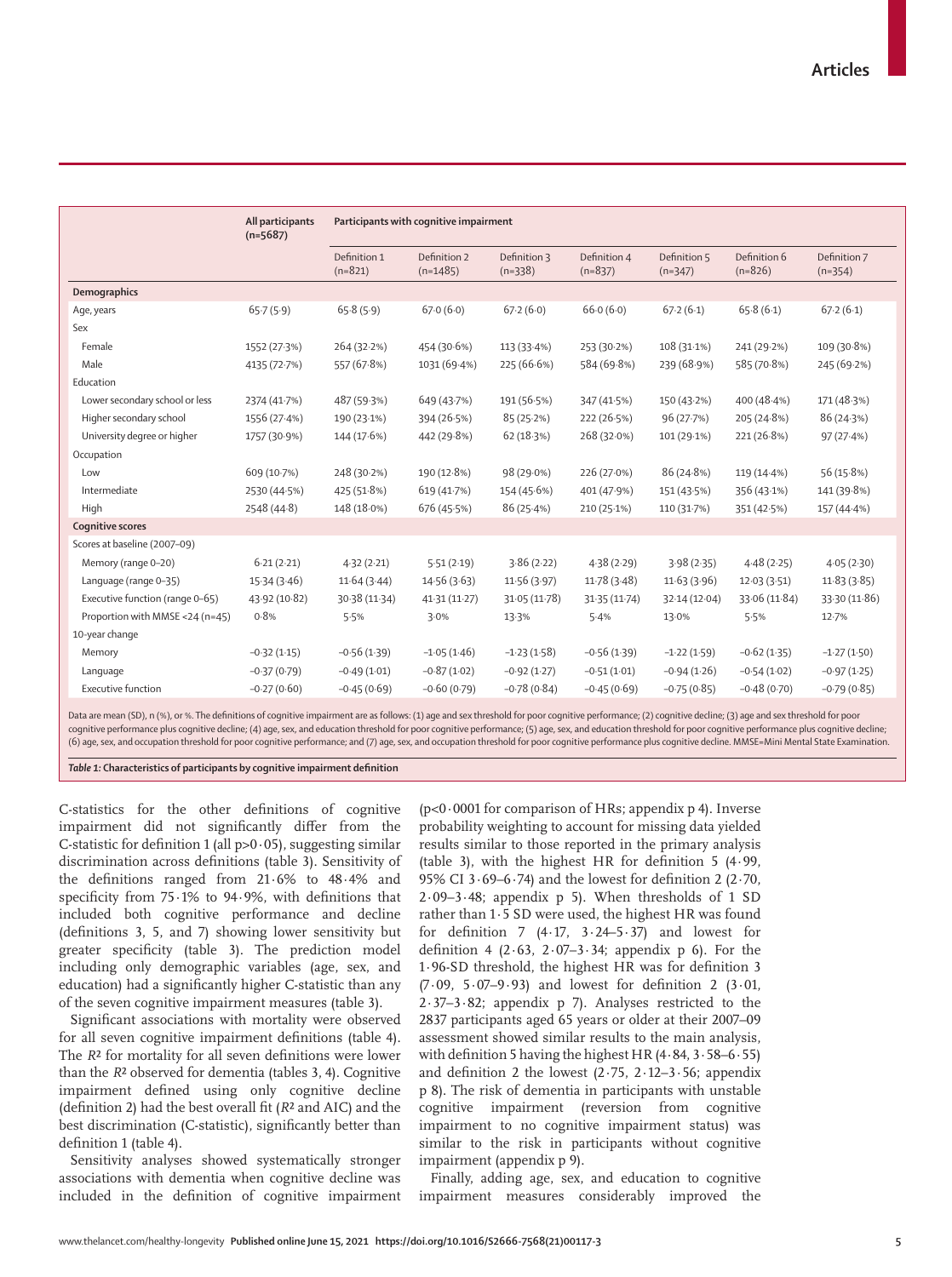|                                                                                                 | No dementia<br>$(n=5417)$ | Dementia*<br>$(n=270)$ | p valuet             |
|-------------------------------------------------------------------------------------------------|---------------------------|------------------------|----------------------|
| Percentage of cohort                                                                            | 95.2%                     | 4.8%                   |                      |
| Age at baseline, years                                                                          | 65.5(5.8)                 | 71.4(4.9)              | < 0.0001             |
| Sex                                                                                             |                           |                        | 0.032                |
| Female                                                                                          | 1463 (27.0%)              | 89 (33.0%)             | $\ldots$             |
| Male                                                                                            | 3954 (73.0%)              | 181 (67.0%)            |                      |
| Education                                                                                       |                           |                        | < 0.0001             |
| Lower secondary school or less                                                                  | 2224 (41.1%)              | 150 (55.6%)            | $\ddot{\phantom{a}}$ |
| Higher secondary school                                                                         | 1497 (27.6%)              | 59 (21.9%)             | $\ddot{\phantom{a}}$ |
| University degree or higher                                                                     | 1696 (31.3%)              | 61(22.6%)              | $\ddot{\phantom{a}}$ |
| Occupation                                                                                      |                           |                        | < 0.0001             |
| Low                                                                                             | 552 (10.2%)               | $57(21.1\%)$           |                      |
| Intermediate                                                                                    | 2414 (44.6%)              | $116(43.0\%)$          |                      |
| High                                                                                            | 2451 (45.2%)              | 97(35.9%)              |                      |
| Cognitive impairment definitions                                                                |                           |                        |                      |
| (1) Age and sex threshold for poor cognitive<br>performance                                     | 730 (13.5%)               | 91(33.7%)              | < 0.0001             |
| (2) Cognitive decline                                                                           | 1351 (24.9%)              | 134 (49.6%)            | < 0.0001             |
| (3) Age and sex threshold for poor cognitive<br>performance plus cognitive decline              | $278(5.1\%)$              | 60(22.2%)              | < 0.0001             |
| (4) Age, sex, and education threshold for poor cognitive<br>performance                         | 742 (13.7%)               | 95(35.2%)              | < 0.0001             |
| (5) Age, sex, and education threshold for poor cognitive<br>performance plus cognitive decline  | 284(5.2%)                 | 63 (23.3%)             | < 0.0001             |
| (6) Age, sex, and occupation threshold for poor<br>cognitive performance                        | 734 (13.6%)               | 92(34.1%)              | < 0.0001             |
| (7) Age, sex, and occupation threshold for poor<br>cognitive performance plus cognitive decline | 293(5.4%)                 | 61(22.6%)              | < 0.0001             |

Data are n (%), %, or mean (SD), unless otherwise specified. \*Dementia subtypes were Alzheimer's disease (n=108), vascular dementia (n=43), Parkinson's dementia (n=9), mixed Alzheimer's and vascular dementia (n=14), mixed vascular and Parkinson's dementia (n=2), mixed Alzheimer's and Parkinson's dementia (n=4), and other or missing subtype (n=90). †p values for differences in χ² test (categorical data) or Student's *t* test (continuous).

*Table 2:* **Sample characteristics in 2007–09 by dementia status at the end of follow-up (March 31, 2019)**

predictive accuracy of all definitions (appendix p 10). For example, definition 1 (age and sex threshold for cognitive performance) had its C-statistic change from 0·608 (95% CI 0·580–0·637) to 0·807 (0·783–0·831), with improvement in *R*² from 0·155 (0·088–0·238) to 0·643 (0·565–0·728) and in sensitivity from 32·9% to 77·2% (table 3; appendix p 10). In these analyses, predictive models performed equally well across all definitions of cognitive impairment.

# **Discussion**

This prospective study has five key findings. First, cognitive impairment defined using an objective measure of 10-year cognitive decline along with poor cognitive performance at one timepoint was more strongly associated with dementia compared with definitions using only poor cognitive performance or only cognitive decline. Second, the discrimination and predictive accuracy of all cognitive impairment definitions for dementia was modest, characterised by high specificity but modest sensitivity. Most studies on cognitive impairment are done in older adults, $23,24$  and restricting our analyses to participants older than 65 years did not alter the main findings. Use of alternate thresholds of poor cognitive performance and cognitive decline did not substantially alter findings. Third, using educationspecific or occupation-specific thresholds for poor cognitive performance in addition to thresholds based on age and sex had a small effect in improving predictive performance of cognitive impairment for dementia. Fourth, in general, cognitive impairment had a weaker association with mortality than with dementia. Finally, a model including only demographic variables (ie, age, sex, and education) was a substantially better predictor of dementia than all seven cognitive impairment definitions and thus adding these demographic measures to the prediction model substantially improved prediction accuracy.

Much of the research on cognitive impairment focuses on conversion rates to dementia. A 2009 meta-analysis reported the cumulative conversion rate to be 22·7% (95% CI  $14.2-32.6$ ) in community settings.<sup>23</sup> In our study, with assessment of cognitive decline over 10 years and a subsequent 10-year follow-up, the cumulative conversion ranged from 9% to 18% for the seven definitions of cognitive impairment. Conversion to dementia might not be meaningful, because an annual conversion rate of 10% from MCI to dementia reported in a review<sup>24</sup> seems implausible because it implies that nearly two thirds of the study population will have converted to dementia after 10 years. Furthermore, the review also reported considerable heterogeneity in conversion rates between studies, limiting the usefulness of MCI for identifying risk of dementia. Two recent studies used data from the Alzheimer's Disease Neuroimaging Initiative study, based only on people with a diagnosis of MCI, to examine conversion to dementia. One study found cognitive measures to be more robust predictors of conversion than cerebrospinal fluid biomarkers,<sup>25</sup> and the second study used more than 750 predictors and found the best-performing model to include demographic measures, cognitive and functional markers, and morphometric MRI measures (83% sensitivity, 76% specificity, area under the curve [AUC]  $0.87$ ].<sup>26</sup> As in our study, the role of demographic variables in prediction has also been noted in a recent study that examined conversion from normal cognition to MCI, showing that models based on demographic variables alone had high predictive accuracy, with an AUC of  $0.68$ .<sup>27</sup> Taken together, these findings highlight the importance of demographic variables in dementia prediction, which also have the advantage of being more widely available than cerebrospinal fluid or imaging biomarkers.

An important element in the conceptualisation of cognitive impairment is loss of cognition from a previous state, with recommendations that this should be assessed using serial measurement,<sup>4</sup> preferably with a minimum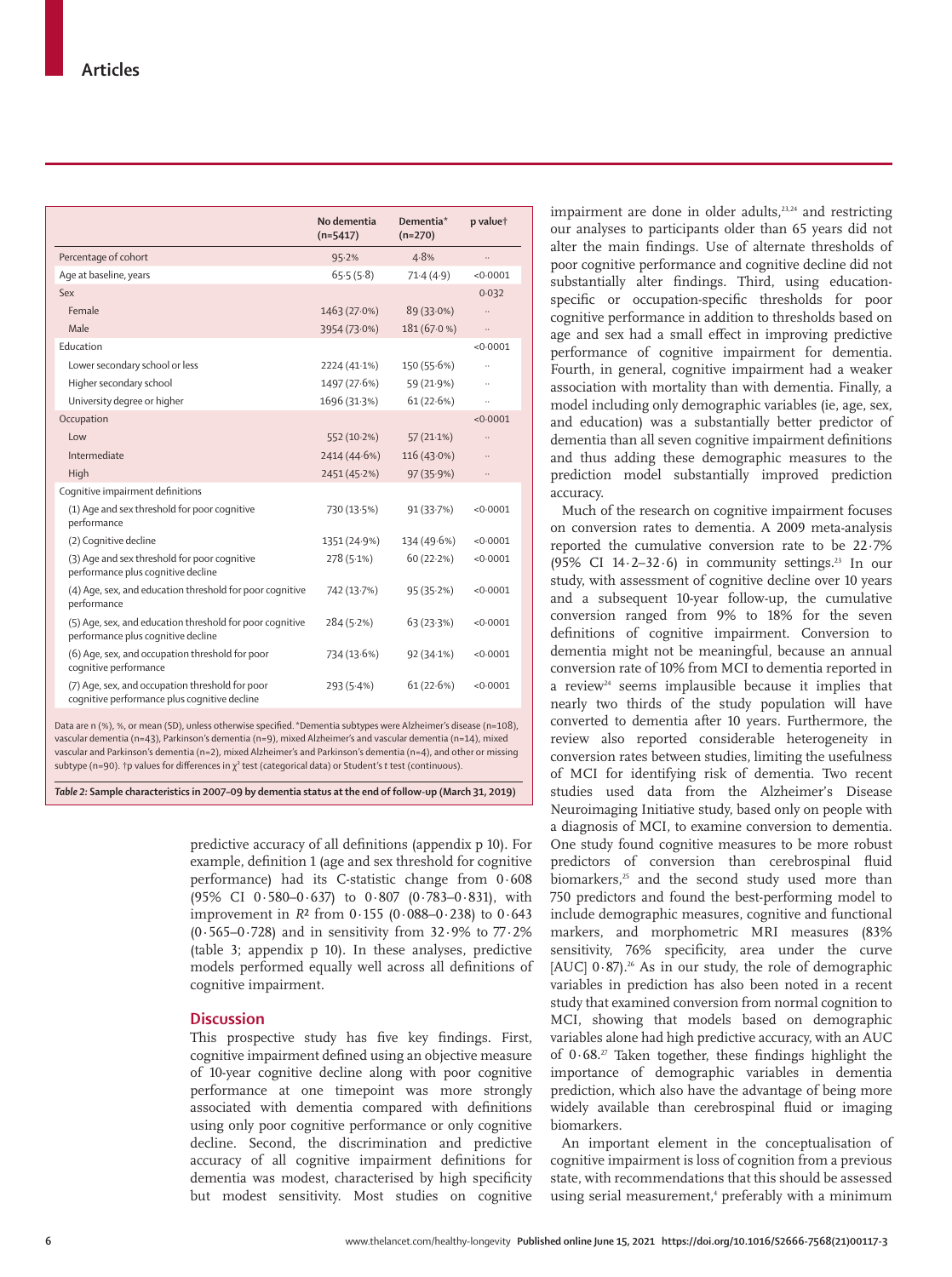|                                  | Cases/<br>participants | Dementia<br>rate per<br>1000<br>person-<br>years | Mean years<br>of follow-up<br>(SD) | HR (95% CI)             | $R^2$ (95% CI)             | <b>AIC</b>           | $\triangle$ AIC      | Sensitivity          | Specificity          | C-statistic<br>(95% CI)    | p value for difference in<br>C-statistic |                            |
|----------------------------------|------------------------|--------------------------------------------------|------------------------------------|-------------------------|----------------------------|----------------------|----------------------|----------------------|----------------------|----------------------------|------------------------------------------|----------------------------|
|                                  |                        |                                                  |                                    |                         |                            |                      |                      |                      |                      |                            | Definition 1<br>(ref)                    | Demographic<br>model (ref) |
| Cognitive impairment definitions |                        |                                                  |                                    |                         |                            |                      |                      |                      |                      |                            |                                          |                            |
| Definition 1                     |                        |                                                  |                                    |                         |                            |                      |                      |                      |                      |                            |                                          |                            |
| No cognitive<br>impairment       | 179/4866               | 3.7                                              | $10-1(1-7)$                        | $1$ (ref)               | 0.155<br>$(0.088 - 0.238)$ | 4527.9               | $0$ (ref)            | 32.9%                | 86.6%                | 0.608<br>$(0.580 - 0.637)$ | <b>NA</b>                                | < 0.0001                   |
| Cognitive<br>impairment          | 91/821                 | 11.6                                             | 9.5(2.4)                           | 3.26<br>$(2.53 - 4.19)$ | ä.                         | $\ddotsc$            |                      |                      | $\ddot{\phantom{a}}$ | $\ddot{\phantom{a}}$       |                                          | $\ddot{\phantom{a}}$       |
| Definition 2                     |                        |                                                  |                                    |                         |                            |                      |                      |                      |                      |                            |                                          |                            |
| No cognitive<br>impairment       | 136/4202               | 3.2                                              | 10.1(1.7)                          | $1$ (ref)               | 0.169<br>$(0.102 - 0.248)$ | 4521.4               | $-6.5$               | 48.4%                | 75.1%                | 0.631<br>$(0.601 - 0.660)$ | 0.23                                     | < 0.0001                   |
| Cognitive<br>impairment          | 134/1485               | $9-4$                                            | 9.6(2.3)                           | 3.01<br>$(2.37 - 3.82)$ | .,                         | $\ddotsc$            |                      | $\ddot{\phantom{a}}$ | $\ddotsc$            |                            |                                          | $\ddot{\phantom{0}}$       |
| Definition 3                     |                        |                                                  |                                    |                         |                            |                      |                      |                      |                      |                            |                                          |                            |
| No cognitive<br>impairment       | 210/5349               | 3.9                                              | $10-1(1-8)$                        | $1$ (ref)               | 0.200<br>$(0.117 - 0.292)$ | 4506.3               | $-21.6$              | 21.8%                | 94.9%                | 0.592<br>$(0.566 - 0.617)$ | 0.09                                     | < 0.0001                   |
| Coqnitive<br>impairment          | 60/338                 | 19.8                                             | 9.0(2.9)                           | 5.30<br>$(3.98 - 7.07)$ | u,                         | $\ddotsc$            | .,                   | $\ddot{\phantom{a}}$ | $\ddot{\phantom{a}}$ | $\ddot{\phantom{0}}$       | $\ddotsc$                                | $\ldots$                   |
| Definition 4                     |                        |                                                  |                                    |                         |                            |                      |                      |                      |                      |                            |                                          |                            |
| No cognitive<br>impairment       | 175/4850               | 3.6                                              | 10.1(1.7)                          | 1(ref)                  | 0.169<br>$(0.099 - 0.257)$ | 4521.0               | $-6.9$               | 34.3%                | 86.4%                | 0.612<br>$(0.583 - 0.641)$ | 0.64                                     | < 0.0001                   |
| Cognitive<br>impairment          | 95/837                 | 11.9                                             | 9.5(2.5)                           | 3.39<br>$(2.64 - 4.36)$ |                            | $\ddotsc$            | .,                   | $\ddotsc$            | $\ddotsc$            | $\ddot{\phantom{0}}$       |                                          | $\ddot{\phantom{0}}$       |
| Definition 5                     |                        |                                                  |                                    |                         |                            |                      |                      |                      |                      |                            |                                          |                            |
| No cognitive<br>impairment       | 207/5340               | 3.9                                              | 10.1(1.8)                          | 1(ref)                  | 0.214<br>$(0.130 - 0.311)$ | 4499-2               |                      | $-28.7$ 22.4%        | 94.8%                | 0.595<br>$(0.569 - 0.621)$ | 0.25                                     | < 0.0001                   |
| Cognitive<br>impairment          | 63/347                 | $20-2$                                           | 9.0(2.9)                           | 5.48<br>$(4.13 - 7.26)$ | $\ldots$                   | $\ddot{\phantom{a}}$ | ă,                   | $\ddot{\phantom{a}}$ | $\ldots$             | $\ldots$                   |                                          | $\ldots$                   |
| Definition 6                     |                        |                                                  |                                    |                         |                            |                      |                      |                      |                      |                            |                                          |                            |
| No cognitive<br>impairment       | 178/4861               | 3.6                                              | 10.1(1.8)                          | $1$ (ref)               | 0.155<br>$(0.088 - 0.234)$ | 4527.7               | $-0.2$               | 32.5%                | 86.5%                | 0.608<br>$(0.579 - 0.637)$ | 0.99                                     | < 0.0001                   |
| Cognitive<br>impairment          | 92/826                 | 11.6                                             | 9.6(2.4)                           | 3.25<br>$(2.52 - 4.17)$ | $\ldots$                   | $\ddot{\phantom{0}}$ |                      | $\ddotsc$            | $\ldots$             | $\ddotsc$                  | $\ddotsc$                                | $\ldots$                   |
| Definition 7                     |                        |                                                  |                                    |                         |                            |                      |                      |                      |                      |                            |                                          |                            |
| No cognitive<br>impairment       | 209/5333               | 3.9                                              | $10-1(1-8)$                        | 1(ref)                  | 0.194<br>$(0.115 - 0.285)$ | 4509.0               | $-18.9$              | 21.6%                | 94.6%                | 0.591<br>$(0.565 - 0.616)$ | 0.15                                     | < 0.0001                   |
| Cognitive<br>impairment          | 61/354                 | 19.0                                             | 9.0(2.9)                           | 5.08<br>$(3.82 - 6.76)$ | $\ddot{\phantom{1}}$       | $\ddotsc$            | $\ddot{\phantom{a}}$ | $\ddotsc$            | $\ddotsc$            | $\ddotsc$                  | $\ddot{\phantom{a}}$                     | $\ddotsc$                  |
| Demographic model                |                        |                                                  |                                    |                         |                            |                      |                      |                      |                      |                            |                                          |                            |
| Age, sex, and<br>education       | 270/5687               | <b>NA</b>                                        | <b>NA</b>                          | <b>NA</b>               | 0.543<br>$(0.465 - 0.626)$ | 4312.6               | $-215.3$ 74.2%       |                      | 72.2%                | 0.783<br>$(0.758 - 0.809)$ | < 0.0001                                 | <b>NA</b>                  |

The definitions of cognitive impairment are as follows: (1) age and sex threshold for poor cognitive performance; (2) cognitive decline; (3) age and sex threshold for poor cognitive performance plus cognitive decline; (4) age, sex, and education threshold for poor cognitive performance; (5) age, sex, and education threshold for poor cognitive performance plus cognitive decline; (6) age, sex, and occupation threshold for poor cognitive performance; and (7) age, sex, and occupation threshold for poor cognitive performance plus cognitive decline. HR=hazard ratio. AIC=Akaike information criterion. NA=not applicable.

*Table 3:* **Predictive performance of seven cognitive impairment definitions for dementia**

of three datapoints.7 Cognitive testing at a single timepoint is less reliable and subject to random variation, particularly at older ages.<sup>6,7</sup> However, most studies do not use cognitive decline in the diagnosis of cognitive impairment, either because the study period is short or repeat data on cognitive function are not available. One exception is a study on 618 adults aged 70–90 years with data on cognitive decline over 2 years and a 6-year followup that found objective cognitive decline did not improve the predictive accuracy for progression to dementia (AUC 0·52–0·62 *vs* 0·59–0·72 for measures of poor cognitive performance).<sup>28</sup> Another multicohort study on the progression from normal cognition to MCI instead reported better performance when including cognitive decline, in particular an improvement in specificity.<sup>29</sup> Our results similarly show that including both poor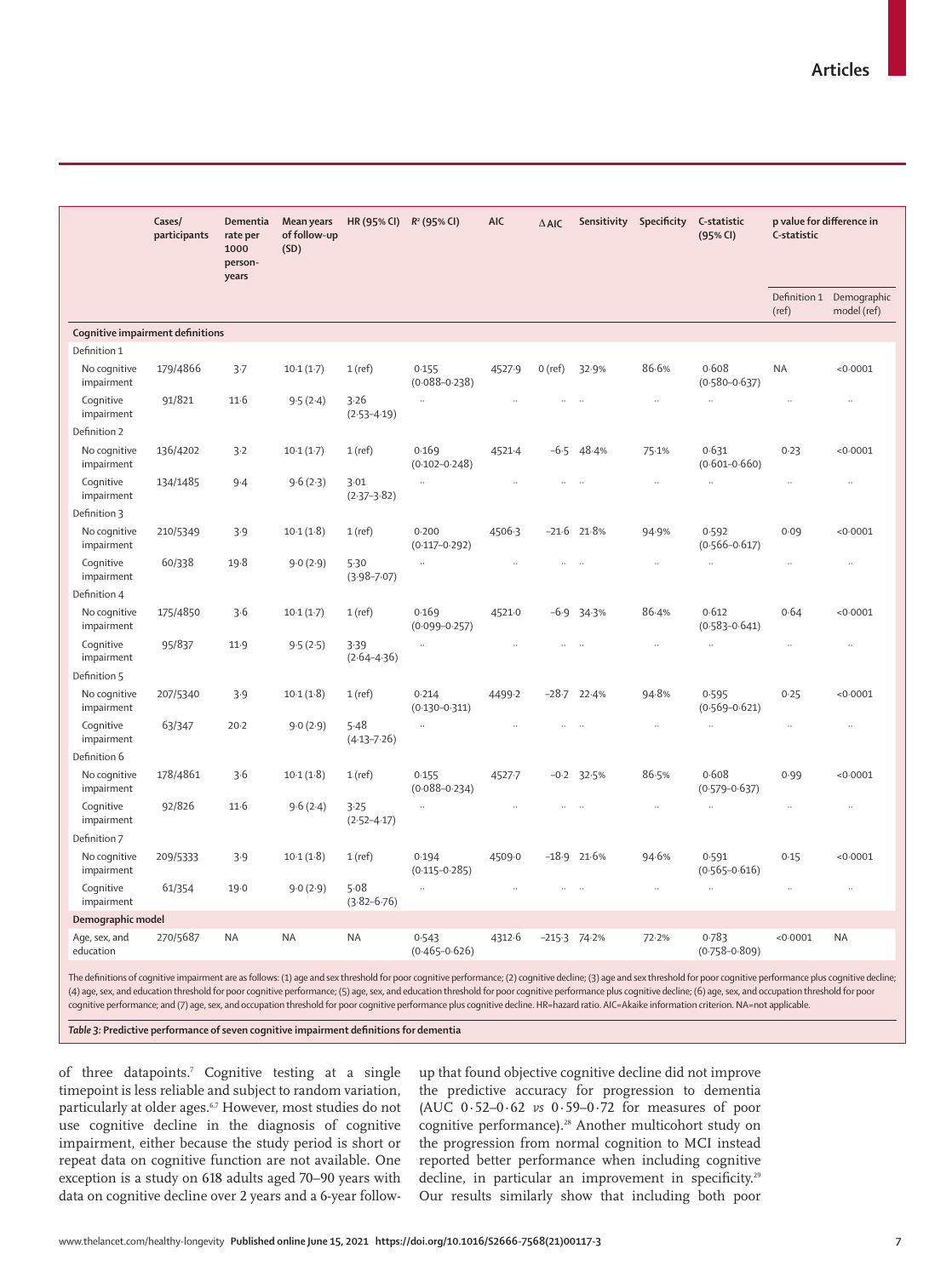|                                  | Deaths/<br>participants | <b>Death</b><br>rate per<br>1000<br>person-<br>years | Mean years<br>of<br>follow-up<br>(SD) | HR (95% CI)                 | $R^2$ (95% CI)             | <b>AIC</b> | $\triangle$ AIC | Sensitivity          | Specificity | C-statistic<br>(95% CI)    | C-statistic          | p value for difference in               |
|----------------------------------|-------------------------|------------------------------------------------------|---------------------------------------|-----------------------------|----------------------------|------------|-----------------|----------------------|-------------|----------------------------|----------------------|-----------------------------------------|
|                                  |                         |                                                      |                                       |                             |                            |            |                 |                      |             |                            | (ref)                | Definition 1 Demographic<br>model (ref) |
| Cognitive impairment definitions |                         |                                                      |                                       |                             |                            |            |                 |                      |             |                            |                      |                                         |
| Definition 1                     |                         |                                                      |                                       |                             |                            |            |                 |                      |             |                            |                      |                                         |
| No cognitive<br>impairment       | 508/4866                | 9.8                                                  | 10.6(1.8)                             | 1(ref)                      | 0.027<br>$(0.011 - 0.050)$ | 11058.3    | $0$ (ref)       | 22.1%                | 86.5%       | 0.540<br>$(0.524 - 0.556)$ | <b>NA</b>            | < 0.0001                                |
| Cognitive<br>impairment          | 141/821                 | $16 - 7$                                             | $10-3(2-2)$                           | $1 - 71$<br>$(1.42 - 2.06)$ | $\ddotsc$                  |            |                 |                      | ÷.          | ÷.                         | ÷.                   |                                         |
| Definition 2                     |                         |                                                      |                                       |                             |                            |            |                 |                      |             |                            |                      |                                         |
| No cognitive<br>impairment       | 400/4202                | 8.9                                                  | $10-7(1-7)$                           | $1$ (ref)                   | 0.050<br>$(0.026 - 0.080)$ | 11033-2    | $-25.1$         | 38.4%                | 75.5%       | 0.566<br>$(0.547 - 0.585)$ | 0.024                | < 0.0001                                |
| Cognitive<br>impairment          | 249/1485                | 16.3                                                 | $10-3(2-1)$                           | 1.84<br>$(1.57 - 2.16)$     | $\ddot{\phantom{0}}$       |            |                 |                      | .,          | .,                         | $\ddot{\phantom{0}}$ | $\ddot{\phantom{0}}$                    |
| Definition 3                     |                         |                                                      |                                       |                             |                            |            |                 |                      |             |                            |                      |                                         |
| No cognitive<br>impairment       | 572/5349                | $10-1$                                               | 10.6(1.8)                             | 1(ref)                      | 0.036<br>$(0.015 - 0.066)$ | 11048.4    | $-9.9$          | 12.2%                | 94.9%       | 0.533<br>$(0.520 - 0.545)$ | 0.21                 | < 0.0001                                |
| Cognitive<br>impairment          | 77/338                  | 22.9                                                 | 9.9(2.5)                              | 2.31<br>$(1.82 - 2.93)$     | $\ddot{\phantom{1}}$       | $\ddotsc$  | ÷.              | $\ddot{\phantom{a}}$ | à.          | $\ddot{\phantom{a}}$       | ä,                   | $\ddot{\phantom{a}}$                    |
| Definition 4                     |                         |                                                      |                                       |                             |                            |            |                 |                      |             |                            |                      |                                         |
| No cognitive<br>impairment       | 505/4850                | 9.8                                                  | 10.6(1.8)                             | $1$ (ref)                   | 0.028<br>$(0.010 - 0.052)$ | 11057.4    | $-0.9$          | 22.7%                | 86.3%       | 0.542<br>$(0.526 - 0.557)$ | 0.79                 | < 0001                                  |
| Cognitive<br>impairment          | 144/837                 | $16 - 7$                                             | $10-3(2-2)$                           | $1-71$<br>$(1.43 - 2.07)$   | $\ddotsc$                  | $\ddotsc$  |                 | $\ddot{\phantom{0}}$ | .,          | $\ddot{\phantom{a}}$       | $\ddot{\phantom{0}}$ |                                         |
| Definition 5                     |                         |                                                      |                                       |                             |                            |            |                 |                      |             |                            |                      |                                         |
| No cognitive<br>impairment       | 569/5340                | $10-1$                                               | 10.6(1.8)                             | $1$ (ref)                   | 0.038<br>$(0.016 - 0.067)$ | 11045.8    | $-12.5$         | 12.7%                | 94.7%       | 0.534<br>$(0.522 - 0.547)$ | 0.36                 | < 0.0001                                |
| Cognitive<br>impairment          | 80/347                  | 23.2                                                 | 10.0(2.5)                             | 2.35<br>$(1.86 - 2.96)$     | $\ddotsc$                  | ÷.         | ÷.              | $\ddot{\phantom{0}}$ | $\ddotsc$   | $\ddot{\phantom{a}}$       | ÷.                   | $\ddotsc$                               |
| Definition 6                     |                         |                                                      |                                       |                             |                            |            |                 |                      |             |                            |                      |                                         |
| No cognitive<br>impairment       | 514/4861                | $10-0$                                               | 10.6(1.8)                             | 1(ref)                      | 0.020<br>$(0.518 - 0.549)$ | 11065.7    | 7.4             | 21.0%                | 86.3%       | 0.534<br>$(0.518 - 0.549)$ | 0.29                 | < 0.0001                                |
| Cognitive<br>impairment          | 135/826                 | $15-8$                                               | 10.3(2.2)                             | 1.60<br>$(1.32 - 1.93)$     | $\ldots$                   | $\ddotsc$  | ÷.              | $\ddotsc$            | $\ddotsc$   | $\ddot{\phantom{1}}$       | ä,                   |                                         |
| Definition 7                     |                         |                                                      |                                       |                             |                            |            |                 |                      |             |                            |                      |                                         |
| No cognitive<br>impairment       | 569/5333                | $10-1$                                               | 10.6(1.8)                             | 1(ref)                      | 0.037<br>$(0.016 - 0.065)$ | 11047.8    | $-10.5$         | $12 - 7%$            | 94.6%       | 0.534<br>$(0.521 - 0.546)$ | 0.35                 | < 0.0001                                |
| Coqnitive<br>impairment          | 80/354                  | 22.7                                                 | 10.0(2.5)                             | 2.29<br>$(1.81 - 2.90)$     | $\ddotsc$                  |            |                 |                      | ä,          | $\ddot{\phantom{a}}$       | $\ddot{\phantom{a}}$ | $\ldots$                                |
| Demographic model                |                         |                                                      |                                       |                             |                            |            |                 |                      |             |                            |                      |                                         |
| Age, sex, and<br>education       | 649/5687                | <b>NA</b>                                            | <b>NA</b>                             | <b>NA</b>                   | 0.322<br>$(0.267 - 0.385)$ | 10718-0    | $-340.3$        | 64.8%                | 71.5%       | 0.708<br>$(0.688 - 0.729)$ | < 0.0001             | <b>NA</b>                               |
|                                  |                         |                                                      |                                       |                             |                            |            |                 |                      |             |                            |                      |                                         |

The definitions of cognitive impairment are as follows: (1) age and sex threshold for poor cognitive performance; (2) cognitive decline; (3) age and sex threshold for poor cognitive performance plus cognitive decline; (4) age, sex, and education threshold for poor cognitive performance; (5) age, sex, and education threshold for poor cognitive performance plus cognitive decline; (6) age, sex, and occupation threshold for poor cognitive performance; and (7) age, sex, and occupation threshold for poor cognitive performance plus cognitive decline. HR=hazard ratio. AIC=Akaike information criterion. NA=not applicable.

*Table 4:* **Predictive performance of seven cognitive impairment definitions for mortality**

cognitive performance and cognitive decline (definitions 3, 5, and 7) increases specificity, so these metrics should be used in contexts where it is important to avoid false-positive cases.

Education and occupation have been studied extensively in the onset of cognitive impairment and dementia, with a recent study showing education to delay the onset of cognitive impairment but not the subsequent progression to dementia.<sup>30</sup> Likewise, our results suggest that using education-specific thresholds for poor cognitive performance has a marginal effect in terms of improving prediction of dementia. Taken together, our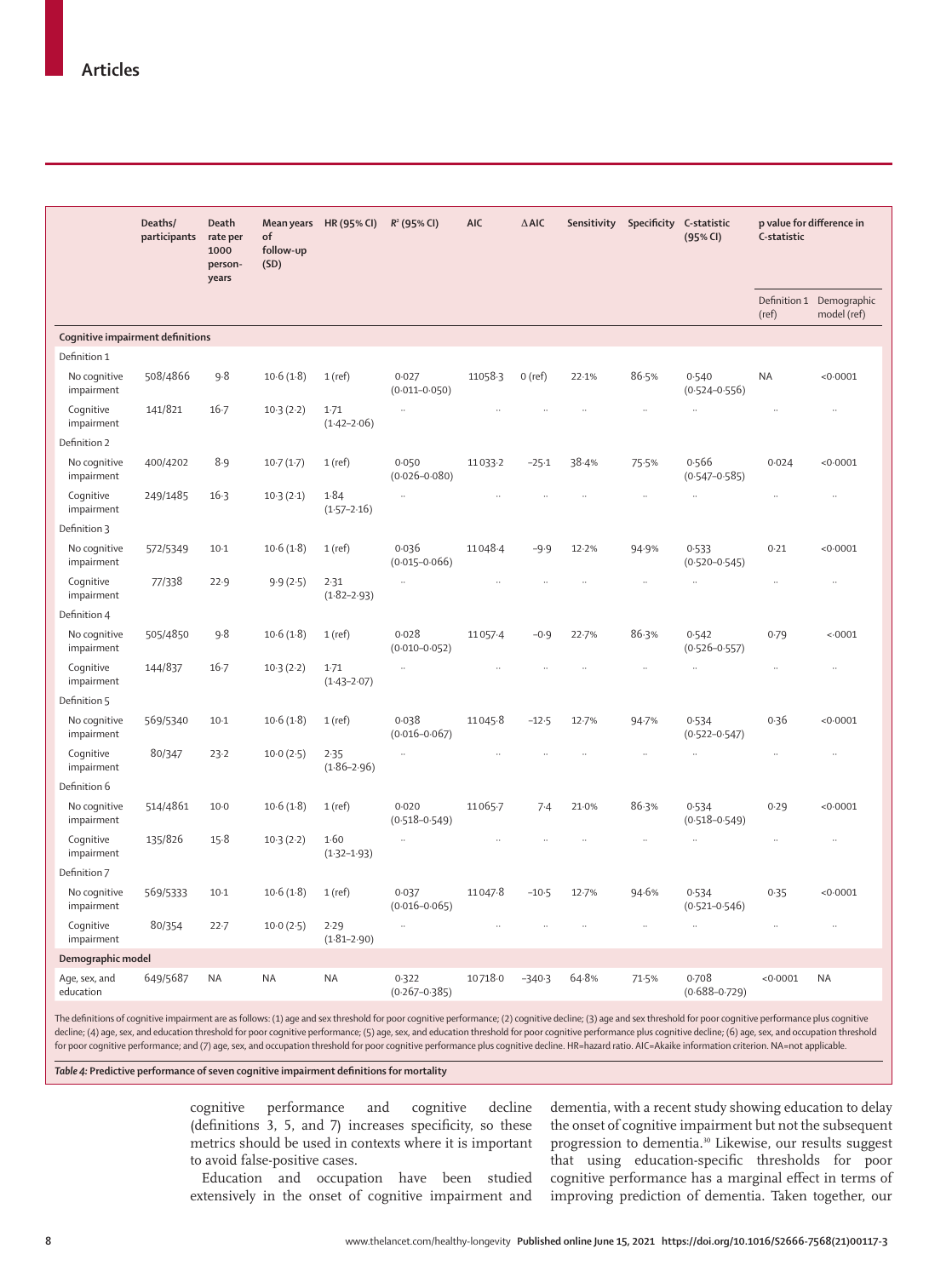results support the position that cognitive impairment alone is a poor predictor of dementia.23,28 While cognitive impairment definitions without demographic variables have high specificity, the low prevalence of dementia implies a large proportion of false-positive test results, resulting in low positive predictive value for cognitive impairment. A similar observation has been made for blood-based biomarkers for Alzheimer's disease that have high negative predictive value but low positive predictive value.<sup>31</sup> Combining multiple predictors (such as biomarkers, imaging data, risk factors, and cognitive markers) to define cognitive impairment does improve prediction accuracy,26,32,33 but even in these studies predictive accuracy continues to stem primarily from demographic variables. Our results on cognitive impairment reflect findings on multivariable prediction models for dementia, whereby reviews of existing models have found their predictive accuracy to be poor.<sup>34</sup>

The primary strength of this study is the use of a largescale, longitudinal study spanning over 20 years that allows assessment of the predictive value of cognitive impairment for dementia. Cognitive decline spanning 10 years could be used to determine cognitive impairment status, following recommendations in this domain.<sup>4,6,7</sup> As such data are unlikely to be available in clinical practice, we also used measures of cognitive performance alone in definitions 1, 4, and 6. Other advantages were the use of an algorithm to guide diagnostic classification of cognitive impairment, which reduces random variability and biases due to variability in clinical judgment. Finally, the use of predictive statistics in addition to conversion rates and HRs to show strength of associations allows assessment of the utility of cognitive impairment.

Notwithstanding, when interpreting our results, the limitations of the study must also be taken into account. The cognitive battery did not include all possible cognitive domains, particularly measures of visuospatial memory or delayed recall, or multiple cognitive tests in each domain that might more accurately measure cognitive impairment. Ascertainment of dementia via linkage to electronic health records rather than clinical evaluation is likely to miss milder cases of dementia. However, this approach has the advantage of being able to include all participants in the analyses rather than just those with in-person ascertainment of dementia. In the UK, HES records on dementia have been shown to have high specificity but modest sensitivity (78%) due to milder cases of dementia being missed;<sup>17</sup> to counter this, we additionally used data from community mental health services to improve the sensitivity of dementia diagnosis. Previous studies using these data on dementia have shown expected associations with risk factors,<sup>11</sup> suggesting that the quality of the dementia data is unlikely to explain the findings of the present study. Furthermore, the presence of false negatives would affect all prediction models rather than only those using cognitive impairment. The analysis for dementia is based on smaller numbers, due to low incidence, and wider CIs for the HRs compared with the analysis for mortality; nonetheless, the number of events is large enough not to violate the guideline of 10–15 events per predictor. Low incidence did not allow examination of dementia-related mortality or dementia subtypes. Finally, Whitehall II study participants are likely to be healthier than the general population, although we have previously shown risk factor–outcome associations in the Whitehall II study to be similar to those in the general population.<sup>35</sup>

In conclusion, our study suggests that cognitive impairment might be necessary but not sufficient for later dementia. While addition of an objective measure of cognitive decline to the prediction model strengthened the HR of the association with dementia and improved specificity, the sensitivity in these models was lower, so that the predictive accuracy was similar to that in cognitive impairment definitions using only cognitive performance. It is worth noting, however, that cognitive decline had the best predictive accuracy for mortality. Further research is needed to determine risk factors or biomarkers that are useful in early identification of people at increased risk of dementia.

## **Contributors**

AD, SS, and AS-M contributed to the conceptualisation of the study and provided study supervision. MDM-F, AD, AF, SS, and AS-M contributed to the methodology. All authors contributed to the investigation. MDM-F, AD, SS, and AS-M contributed to the validation. MDM-F and AD did the formal analysis, and directly accessed and verified the data. AD and AF contributed to the data curation. MDM-F and AS-M wrote the original draft of the manuscript, and all authors reviewed and edited the manuscript. MDM-F, AD, SS, and AS-M contributed to the figures. MK and AS-M acquired funding. All authors had access to all the data reported in the study and had final responsibility for the decision to submit for publication.

# **Declaration of interests**

We declare no competing interests.

### **Data sharing**

Whitehall II data cannot be shared publicly because of constraints dictated by the study's ethics approval and institutional review board restrictions. The Whitehall II data are available for sharing within the scientific community. Researchers can apply for data access online.

## **Acknowledgments**

We thank all of the participating civil service departments and their welfare, personnel, and establishment officers; the British Occupational Health and Safety Agency; the British Council of Civil Service Unions; all participating civil servants in the Whitehall II study; and all members of the Whitehall II study team. The Whitehall II Study team comprises research scientists, statisticians, study coordinators, nurses, data managers, administrative assistants, and data entry staff, who make the study possible. The Whitehall II study is supported by grants from the National Institute on Aging of the National Institutes of Health (R01AG056477, RF1AG062553); UK Medical Research Council (R024227, S011676); the British Heart Foundation (RG/16/11/32334). MK was supported by the UK Medical Research Council (R024227, S011676), Academy of Finland (311492), Helsinki Institute of Life Science, and NordForsk. AS is funded by the University College London/Wellcome Trust Institutional Strategic Support Fund (204841/Z/16/Z) and by the University College London Hospitals' National Institute for Health Research Biomedical Research Centre. SS is supported by the French National Research Agency (ANR-19-CE36-0004-01).